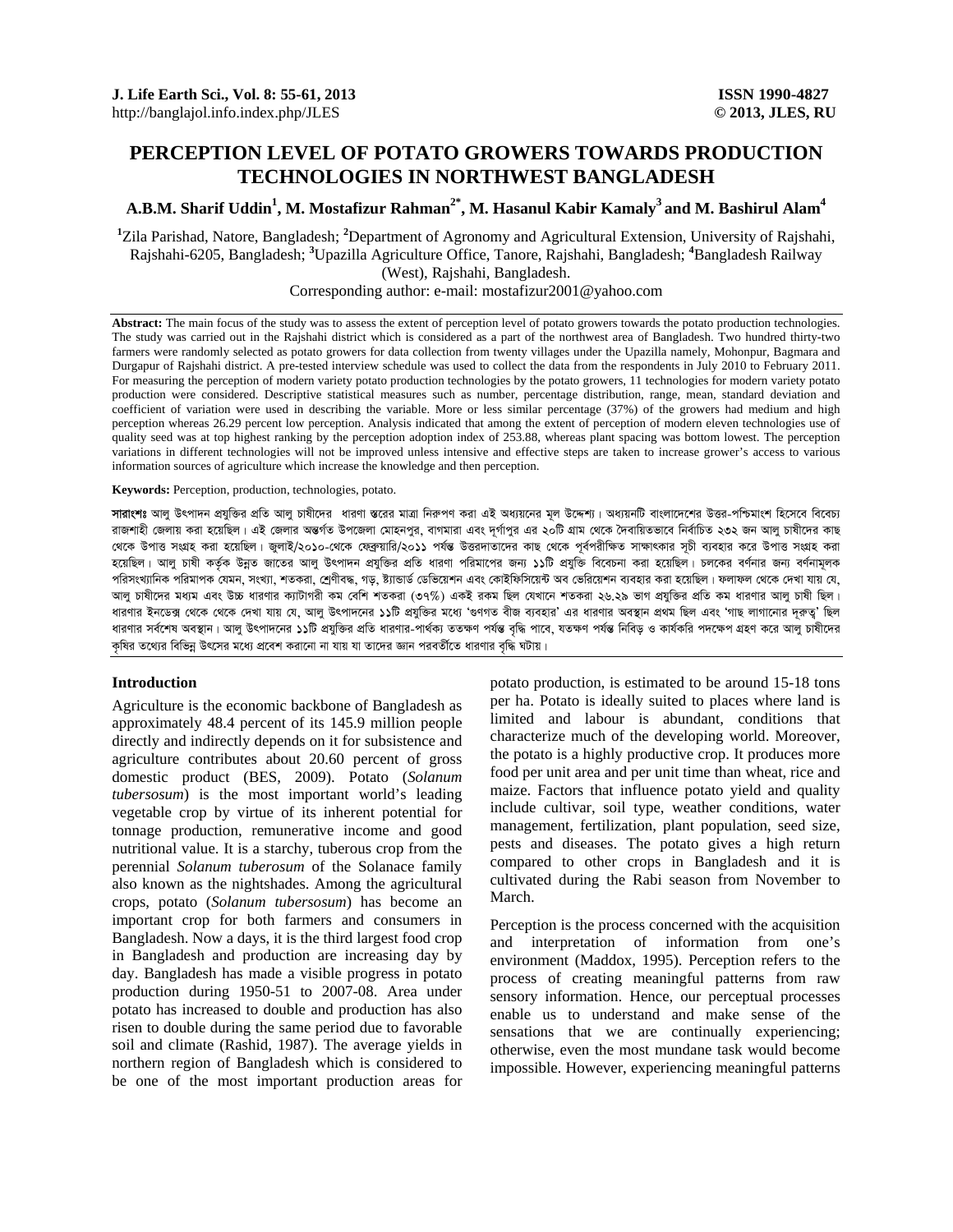in the jumble of sensory information is what we mean by perception (Morris, 1993). Perception is an activity through which an individual becomes aware of objects around him and events taking place. Perception of the same situation may differ from individual to individual due to differences in their experiences and cognitive domain. The expectations, needs and ways of thinking influence how and an individual interprets what he observes. Most of the farmers of Bangladesh are illiterate, they have perceptual problems towards the adoption of any technology. Farmer's production performance does not only depend on physical and technology resources available to them but also his perception condition. The proper management of potato cultivation is fully dependent upon the ability of the farmer's knowledge, skill, attitude which influences the perception. Perception can help farmers to adopt potato production technologies efficiently and to get higher production. Considering the above facts the present study was taken in hand to measure the perception level of potato growers towards the potato production technologies.

#### **Materials and Methods**

The study was carried out in the Rajshahi district which is considered as the part of northwest Bangladesh. Three Upazilla namely, Mohonpur, Bagmara and Durgapur from this district also selected purposively due to consider their production and area under potato cultivation. Finally, six villages from Mohonpur, ten from Bagmara and four from Durgapur were selected randomly as a locale of the study. Total number of farmers who has at least 0.13 hectare of land for potato cultivation in these twenty villages was 1547 which constituted population of the study, 232 farmer as potato growers were selected randomly as the respondents covering 15 percent of active population. Data were collected during the month of July 2010 to February 2011. Necessary secondary data were also collected from different sources in addition to primary data. Descriptive statistical measures such as number, percentage distribution, range, mean, standard deviation and coefficient variation were used in describing the variable.

*Measurement of perception of modern variety potato production technologies***:** Perception of an individual regarding any technology plays a very important role in the innovation decision process. Grower's perception on potato production technologies was the main variable in this study. The production technologies of potato production consists of 11 items which are, (i) well land preparation, (ii) cultivation of modern variety, (iii) fertilizer dose, (iv) fertilizer application method,

(v) irrigation, (vi) plant protection measures, (vii) quality seed, (viii) inter cultural operations, (ix) planting time, (x) seed size and (xi) planting space. This investigation attempted to ascertain the extent of perception towards 11 technologies of modern variety potato production by using a 4 point modified Likert type scale like strongly agree, agree, disagree, and strongly disagree and the corresponding scores were 3, 2, 1, and 0,respectively (Kamaly, 2011). Perception for determining with 11 technologies was actually measured through selected attributes like i) relative advantages, ii) compatibility, iii) demonstration, iv) complexity, v) high investment and vi) risk involvement of the potato growers regarding potato production technologies. Finally, perception of an individual was measured through computation of scores of those six attributes of each technology. Among the 11 technologies, well land preparation which could from 0 to 18, where 0 indicated no perception and 18 indicated high perception of well land preparation. The same way was followed for other 10 technologies.

*Overall perception score of all technologies***:** Thus the overall scores of perception of potato production technologies could range from 0-198 (Table 1.), where 0 indicated no perception and 198 assumed for highest range for perception. But this possible range of perception was definitely found above 0 and less than 198 which was real calculated range for measuring actual elasticity of perception. And there by, the elasticity was categorized as low, medium and high according to their range of score distribution as found as minimum to maximum level.

**Comparative perception of eleven selected production technologies of potato production practices:** For comparing the extent of perception of all selected technologies as a factor of perception determinants it was required to compute a perception index for each of the eleven technologies. The perception index for a certain technology was computed by using the following formula:

Perception index=  $\text{Pn} \times 0 + \text{Pl} \times 1 + \text{Pm} \times 2 + \text{Ph} \times 3$ Pn = Percentage of potato growers having no perception.  $Pl =$  Percentage of potato growers having low perception. Pm = Percentage of potato growers having medium perception. Ph = Percentage of potato growers high perception.

Perception index of a technology could be range from 0 to 300, where 0 indicates no perception and 300 for maximum perception.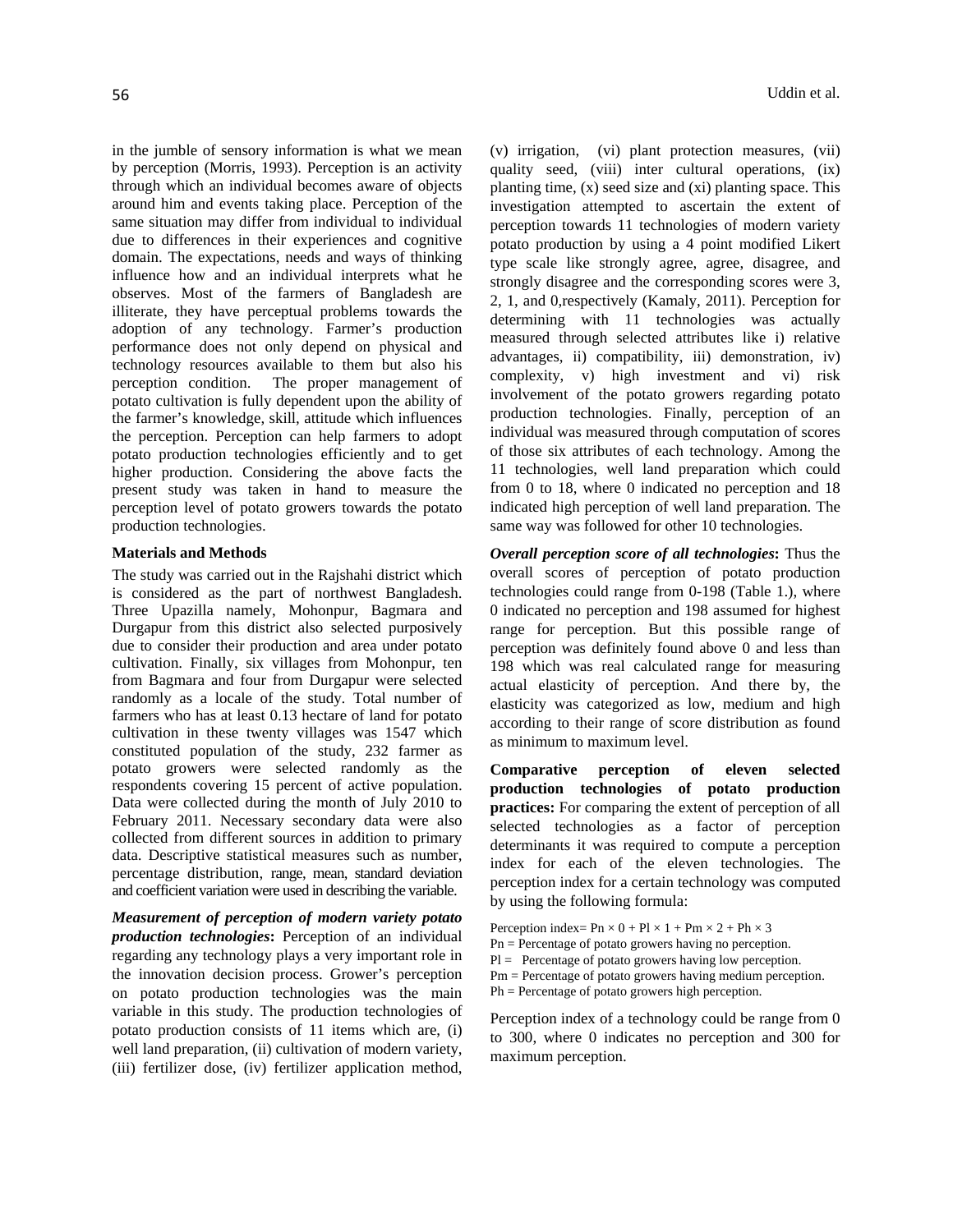| Item of production technologies (11) | Measuring scale             | Attributes (6)     | Possible     |
|--------------------------------------|-----------------------------|--------------------|--------------|
|                                      |                             |                    | scores range |
| 1) Well land preparation             |                             |                    | $0-18$       |
| 2) Cultivation of modern variety     | Strongly Agree=3            | Relative advantage | $0-18$       |
| 3) Fertilizer dose                   | A <sub>greez</sub> 2        | Compatibility      | $0-18$       |
| 4) Fertilizer application method     | $Disagree=1$                | Demonstration      | $0-18$       |
| 5) Irrigation                        | Strongly disagree=0         | Complexity         | $0-18$       |
| 6) Plant protection measures         | (4 point Likert type scale) | High investment    | $0-18$       |
| 7) Use of quality seed               |                             | Risk involvement   | $0-18$       |
| 8) Intercultural operations          |                             |                    | $0-18$       |
| 9) Planting time                     |                             |                    | $0-18$       |
| 10) Seed size                        |                             |                    | $0-18$       |
| 11) Planting space                   |                             |                    | $0 - 18$     |
| Total 11 technologies                |                             |                    |              |

Table 1 Scoring system of perception of potato production technologies

### **Results and Discussion**

Perception of modern variety potato production technologies by the growers in the study area has been cited sequentially in this part and presented in Table 2.

*Perception of well land preparation***:** Soil fertility and land productivity is followed by good ground preparation by well prepared land through successive plowings, with associated harrowing and mixing with manures and fertilizers. Eliminating all root-weeds is desirable during land preparation. Computed land preparation scores as a part of perception of potato production technologies by the respondents ranged from 05 to 16 against a possible score of 0 to 18. The mean, standard deviation and co-efficient of variation of this calculated scores were 9.67, 3.11 and 9.68, respectively. Based on perception of well prepared land scores, the respondents were classified into three categories as sown in Table 2. Analysis indicated that 43.96 percent of the potato growers had low perception of well prepared land **c**ompared to 33.18 & 22.84 percent had medium and high perception, respectively. The presented data also revealed that more than threefourth (77.14%) of potato growers had medium to low perception of well land preparation. It might be due to constraints of labor force and unavailability of required production inputs like power tiller, manures, fertilizers etc. Correct potato husbandry can be an arduous task in some circumstances but a well prepared land along with a little grace from the weather is a good beginning of underground tuber formation and growth from planted quality seed of modern variety.

*Perception of modern variety cultivation***:** Genetically improved line of potato (*Solanum tuberosum*) is the basis of modern variety which is the key factor to expect higher yields. The computed scores for perception of modern variety cultivation of the

respondents ranged from 04 to 15 against a possible score of 1 to 15. The mean, standard deviation and coefficient of variation of this calculated scores were 12.07, 2.87 and 8.27, respectively. Based on perception of modern variety cultivation scores, the respondent growers were classified into three categories as sown in Table 2. Data presented in Table 2 indicates that 60.34 percent of the potato growers had high perception of modern variety cultivation compared to 28.45 percent medium and 11.21 percent having low perception. This finding has similarity with the findings of Muttaleb (1995). Area coverage and continuation of cultivation of any high yielding modern variety is a very important issue to maximize a sustainable production. More than sixty percent having high perception shows a clear indication of importance of modern variety cultivation given by the potato growers. It might be due to relative advantage of potato as short duration crop with higher yield and economic gain. So, it is drawing an attention of extension authorities for their devotion in the scope of expansion of modern variety cultivation.

*Perceptions of balanced fertilizer doze***:** Computed balanced fertilizer doze scores ranged from 05 to 16 against a possible score of 0 to 18. The mean, standard deviation and co-efficient of variation of this calculated scores were 10.28, 2.88 and 8.32, respectively. Based on perception of balanced fertilizer doze scores, the respondents were classified into three categories as sown in Table 2. Analysis indicated that majority had medium (50.43%) perception compared to 24.57 percent high and 25.00 percent had low perception of balanced fertilizer dose technology as determined by selected attributes of perception. Observed scores also revealed that, three-fourths (75.00%) of the potato growers belonged to medium to high category. It might be due awareness of growers towards plant nutrients as a vital factor of potato production.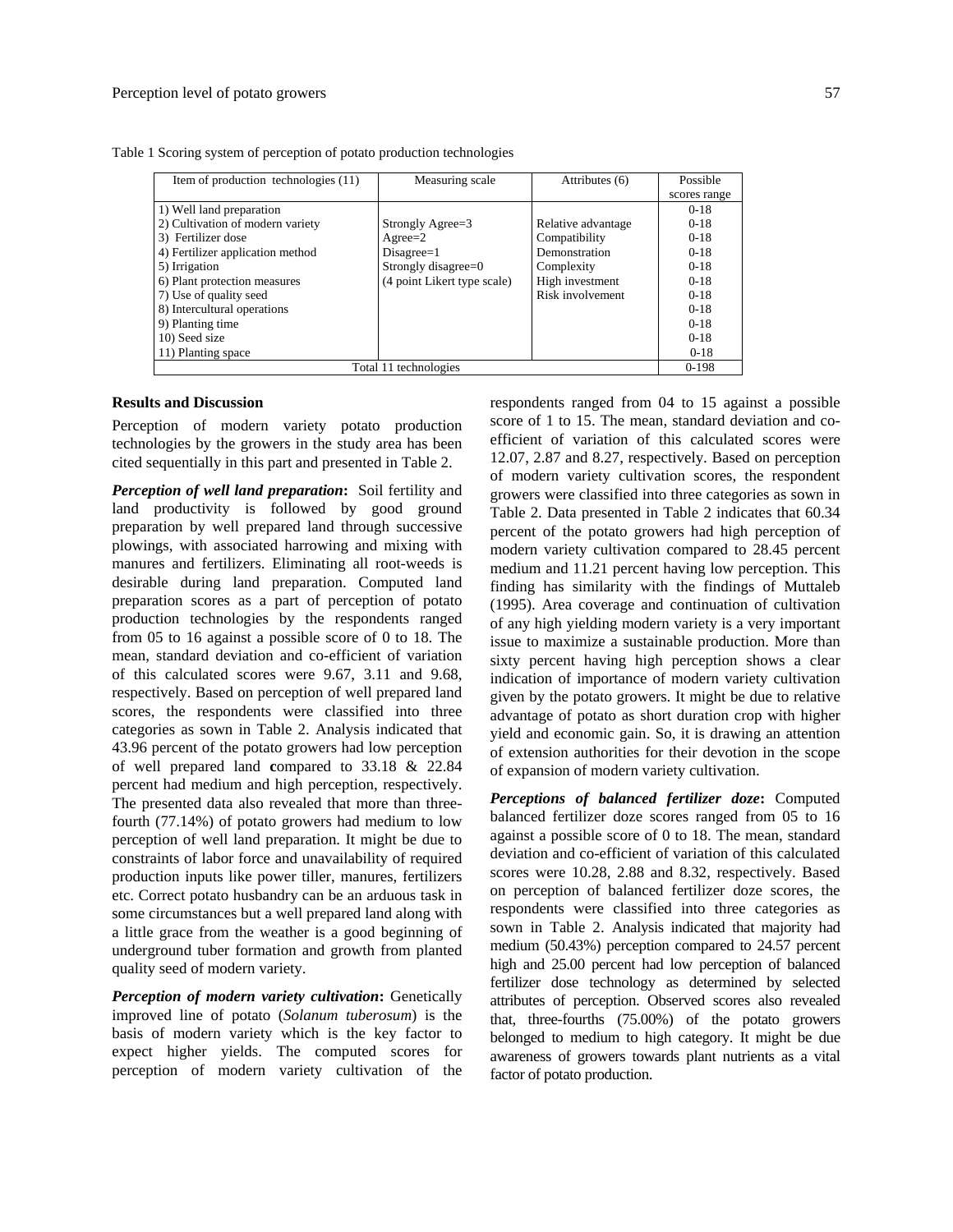## *Perception of recommendedfertilizer application method:*

Computed scores of the respondents, however ranged from 5 to 16 against a possible score range of 0 to 18 with a mean value 10.89, standard deviation 2.60 and co-efficient of variation 8.78. The potato growers were classified into three categories on the basis of perception of recommended fertilizer application method scores as shown in the Table 2. The presented data in Table 2 shows that 49.14 percent respondents had medium perception of recommended fertilizer application method compared to 18.96 percent having low perception and 31.90 percent having high perception. Data also revealed that more than four-fifths (81.04%) respondents had medium to high perception. Therefore, special attention needs to be given to help the potato growers in the use of this technology of recommended fertilizer application method as perceived by the potato growers.

*Perception of optimum irrigation***:** The possible range of optimum irrigation scores was 0 to 18 where the computed irrigation score was found 6 to 16 as perceived of potato production technologies by the respondent growers. The mean, standard deviation and co-efficient of variation of the calculated scores were 11.86, 2.54 and 6.46, respectively. Perception categories of potato growers are shown in Table 2 on the basis of optimum irrigation scores. Table 2 shows that 55.60 percent of the potato growers had high perception of optimum irrigation **c**ompared to 38.36 percent medium and 06.03 percent having low perception. The presented data also revealed that majority had high perception of optimum irrigation. Due to irrigation scheme of Barind Multipurpose Development Authority (BMDA) in the study area might be a mental make up of perceiveness of importance of irrigation to the crop field by the potato growers. Research has proved that irrigation can increase the yield of potato to a remarkable extent (Anonymous, 2000).

| Perception of        |                                | Potato growers |         | Mean  | Standard  | Co-efficient of |
|----------------------|--------------------------------|----------------|---------|-------|-----------|-----------------|
| technologies         | Perception categories (scores) | Number         | Percent |       | deviation | variation       |
| Well land            | Low perception $(05-08)$       | 102            | 43.96   |       |           |                 |
| preparation          | Medium perception (09-13)      | 77             | 33.18   | 9.67  | 3.11      | 9.68            |
|                      | High perception (13-16)        | 53             | 22.84   |       |           |                 |
| Cultivation of       | Low perception $(05-08)$       | 26             | 11.21   |       |           |                 |
| modern variety       | Medium perception(09-13)       | 66             | 28.45   | 12.07 | 2.87      | 8.27            |
|                      | High perception $(13-16)$      | 140            | 60.34   |       |           |                 |
| Fertilizer dose      | Low perception $(5-8)$         | 58             | 25.00   |       |           |                 |
|                      | Medium perception (9-12)       | 117            | 50.43   | 10.28 | 2.88      | 8.32            |
|                      | High perception (13-16)        | 57             | 24.57   |       |           |                 |
| Fertilizer           | Low perception $(5-8)$         | 44             | 18.96   |       |           |                 |
| application          | Medium perception (9-12)       | 114            | 49.14   | 10.89 | 2.60      | 8.78            |
| method               | High perception $(13-16)$      | 74             | 31.90   |       |           |                 |
| Optimum              | Low perception $(6-8)$         | 14             | 06.03   |       |           |                 |
| irrigation           | Medium perception (9-12)       | 89             | 38.36   | 11.86 | 2.54      | 6.46            |
|                      | High perception $(13-16)$      | 129            | 55.60   |       |           |                 |
| Plant<br>protection  | Low perception $(6-8)$         | 39             | 16.81   |       |           |                 |
| measures             | Medium perception (9-12)       | 117            | 50.43   | 10.70 | 2.72      | 7.40            |
|                      | High perception $(13-16)$      | 76             | 32.76   |       |           |                 |
| of<br>quality<br>Use | Low perception $(5-8)$         | 19             | 8.19    |       |           |                 |
| seed                 | Medium perception (9-12)       | 69             | 29.74   | 12.39 | 2.61      | 6.84            |
|                      | High Perception (13-16)        | 144            | 62.07   |       |           |                 |
| Intercultural        | Low perception $(6-8)$         | 36             | 15.52   |       |           |                 |
| operations           | Medium perception (9-12)       | 113            | 48.71   | 11.02 | 2.67      | 7.17            |
|                      | High Perception(13-16)         | 83             | 35.77   |       |           |                 |
| Planting time        | Low perception $(6-8)$         | 61             | 26.29   |       |           |                 |
|                      | Medium perception (9-12)       | 62             | 26.73   | 11.24 | 2.95      | 8.74            |
|                      | High Perception $(13-16)$      | 109            | 46.98   |       |           |                 |
| Seed size            | Low perception $(5-8)$         | 117            | 50.43   |       |           |                 |
|                      | Medium perception (9-12)       | 86             | 37.07   | 9.58  | 2.65      | 7.03            |
|                      | High Perception $(13-16)$      | 29             | 12.50   |       |           |                 |
| Planting spacing     | Low perception $(6-8)$         | 124            | 53.45   |       |           |                 |
|                      | Medium perception (912)        | 82             | 35.34   | 9.02  | 2.45      | 6.00            |
|                      | High Perception (13-15)        | 26             | 11.21   |       |           |                 |

Table 2 Distribution of potato growers on the basis of perception scores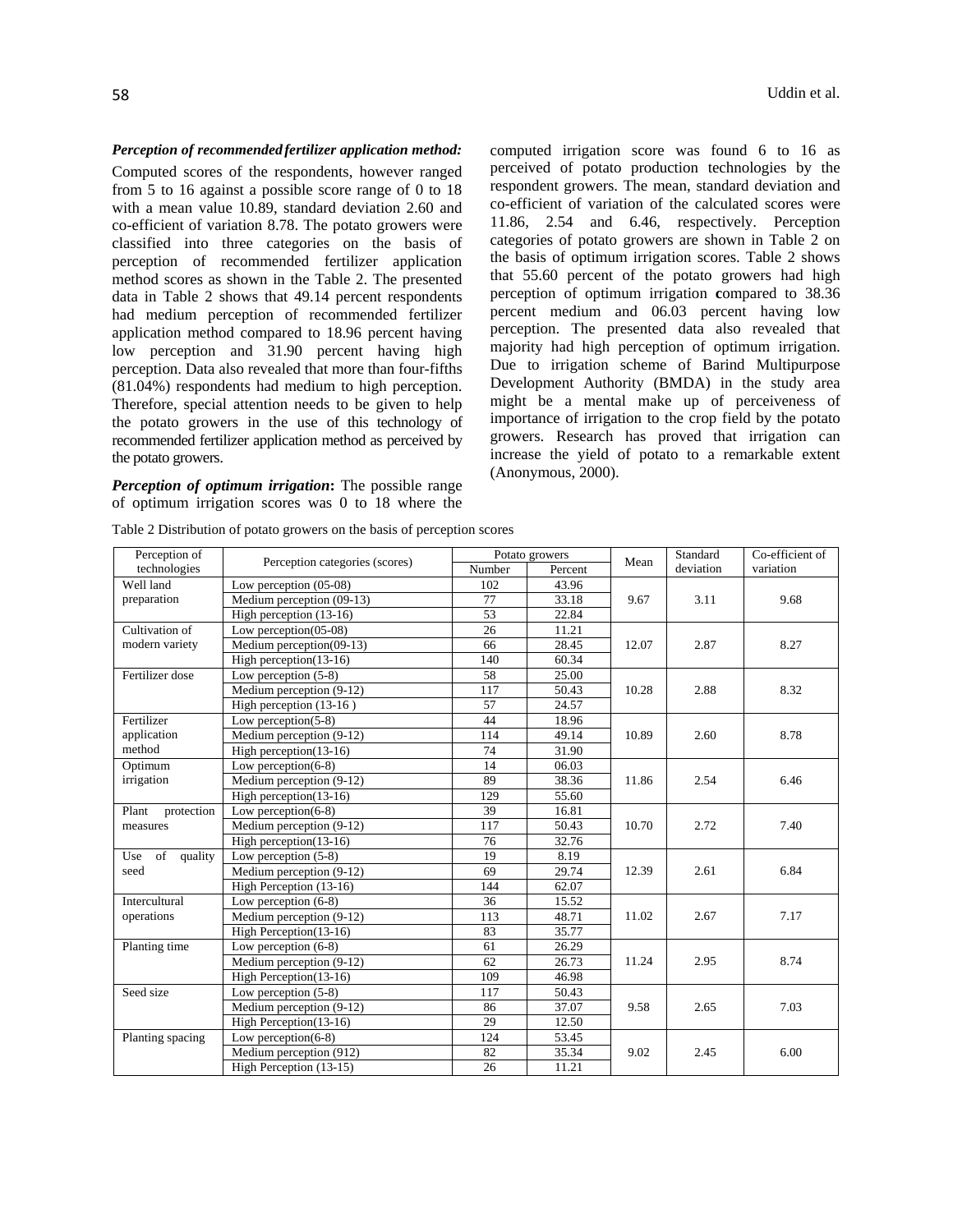*Perception of plant protection measures***:** The possible range of perception on plant protection measures scores was 0 to 18 where the computed score was found 6 to 16 as perceived of potato production technologies by the respondent growers. The mean, standard deviation and co-efficient of variation of the calculated scores were 10.70, 2.72 and 7.40, respectively. Perception categories of potato growers are shown in Table 2. Data presented in Table 5.6 indicates that the highest proportion (50.43%) of the growers had medium perception compared to 16.81 percent had low and 32.76 percent had high perception of plant protection measures technology. The findings also show that highest proportion (67.24%) of the respondents had medium to low perception.

*Perception on use of quality seed***:** Perception scores of quality potato seed of the growers ranged from 5 to 16, against the possible range of 0 to 18. The average score was found to be 12.39 with the standard deviation of 2.61 and co-efficient of variation 6.84. Based on quality seed scores, the respondents were classified into three categories as shown in Table 2 which indicates that majority of the respondents had high perception (62.07%) of quality potato seed compared to 8.19 percent low and 29.74 medium perception of quality potato seed. The data also reveals that near about onethird of the potato growers (37.93%) had medium to low adoption. Seed is a basic indicator of expected yield per unit area. No other factor can ensure maximum production until quality seed is planted. Therefore, high perception in this regard demands availability of quality potato seed as a technology of milestone of expected production of potato.

*Perception of intercultural operations***:** Intercultural operations scores of the potato grower respondents could range from 0 to 18. Computed scores of the respondents, however ranged from 6 to 16 with an average value of 11.02, standard deviation and coefficient of variation were 2.67 and 7.17, respectively. The potato growers were classified into three categories on the basis of observed scores of perception of intercultural operations as shown in the Table 2. The presented data in the said table shows that 48.71 percent respondents had medium perception of intercultural operations as compared to 15.52 percent having low perception and 35.77 percent having high perception. Data also revealed that about two-thirds (64.23%) respondents had medium to low perception. Therefore, special attention needs to be given to motivate the potato growers in increasing their perceiveness of intercultural operations as recommended technology. It is also appreciated that proper training program on intercultural operations of potato cultivation might be the positive response to aware of plant protection measures.

*Perception of planting time***:** Scores of computed planting time as observed by the respondent potato growers ranged from 06 to 16 against the possible range of 0 to 18, the mean being 11.24 with standard deviation and co-efficient of variation were 2.95 and 8.74, respectively. The potato growers were classified into three categories on the basis of observed scores of perception of planting time as shown in Table 2. It shows that 46.98 respondents had high perception of optimum planting time of potato as compared to 26.29 percent having low perception and 26.73 percent having medium perception. Data also revealed that majority of 53.02 percent respondents had medium to low perception. It might be due to the fact that timely supply of quality seed depends on mainly seed suppliers or traders according to their capability or capacity to import or multiplication of potato seed which is beyond control of potato growers even on seed suppliers. Land preparation might be affected by cultivated previous crop staying in the field and moisture percentage in the soil of potato field also linger planting time. Potato growers usually don't perceive any idea of monoculture of crop production. They usually tried their best to adjust maximum number of crop in a year by rotation even with relay crop, mixed crop or inter crop in the same season. So, planting time as a technology matter might have not perceived as suggested specially for potato cultivation.

*Perception of recommended seed size***:** Computed scores of the respondents, however ranged from 5 to 16 with an average of 9.58 and standard deviation and coefficient of variation 2.65 and 7.03, respectively. The potato growers were classified into three categories on the basis of observed scores of perception of recommended seed size as shown in Table 2 which indicates that 50.43 percent respondents had low perception of recommended seed size as compared to 37.07 percent having medium perception and 12.50 percent having high perception. Apparently, it seems that a seed may be termed as a tuber which retains sprouts of seed vigor. Every grower wants to ensure a seedling from each planted potato seed. So, their prime concern is devoted to good tuber seed rather a piece of cut tuber with optimum number of sprouts. This mental orientation might be the reflection of scores given by the potato growers in the study area.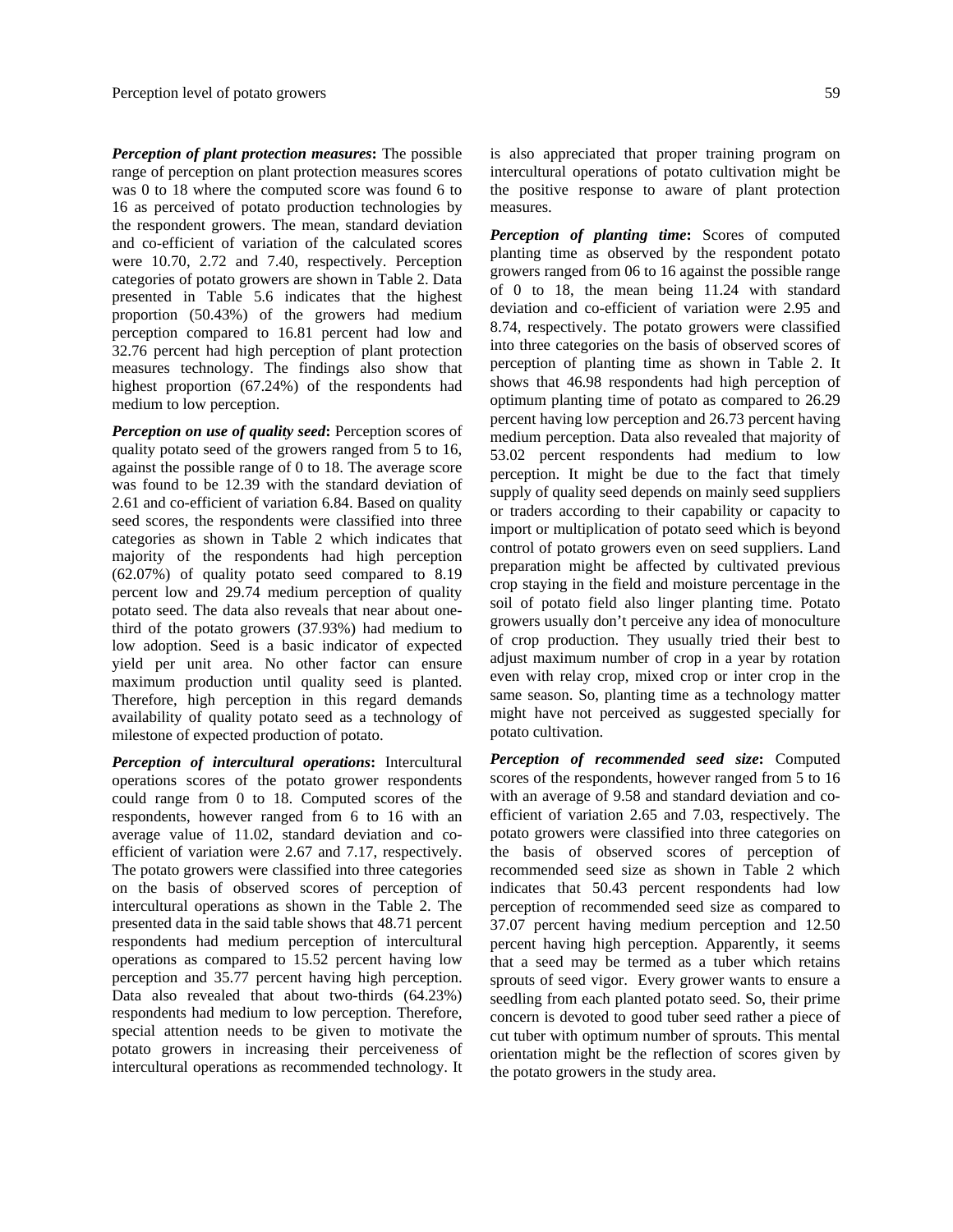*Perception of potato plant spacing***:** Perception scores of plant spacing of the potato growers ranged from 6 to 15 against the possible range of zero (0) to 18. The mean was found to be 9.02 with the standard deviation of 2.45 and co-efficient of variation 6.00. Based on observed spacing scores, the respondents were classified into three categories as shown in Table 2 which indicates that majority of the respondents had low perception of plant spacing scores compared to 35.34 percent medium and 11.21 percent high perception of potato plant spacing scores. The data also reveals that near about nine-tenths (88.79%) of the potato growers had medium to low perception. Optimum plant spacing is required to ensure proper growth. Findings of the study indicates that perception of potato plant spacing is remaining behind which

60 Uddin et al.

would be necessary to improve through motivational training program.

*Overall perception of potato growers towards modern variety potato production technologies***:** In order to have a clear understanding of the combined perception of the eleven selected potato production technologies, an overall perception score was computed for each of the respondent by adding the score of 11 modern potato production technologies. Computed overall perception scores of the growers ranged from 72 to 163. The mean value was being 118.78 with standard deviation and coefficient of variation 24.96 and 623.36, respectively. Based on the observed scores, potato grower farmers were classified into three categories such as "low" perception, "medium" perception and "high" perception as shown in Table 3.

Table 3 Distribution of the potato growers according to their overall perception of modern potato technologies

| Categories overall perception (scores) | Potato growers |         | Mean  | Standard  | Co-efficient of |
|----------------------------------------|----------------|---------|-------|-----------|-----------------|
|                                        | Number         | Percent |       | deviation | variation       |
| Low perception $(72-100)$              | 61             | 26.29   |       |           |                 |
| Medium perception (101-131)            | 86             | 37.07   | 18.78 | 24.96     | 623.36          |
| High perception $(132-163)$            | 85             | 36.64   |       |           |                 |
| Total                                  | 232            | 100     |       |           |                 |

Data contained in Table 3 indicates that slight majority (37.07%) had medium perception compared to high (36.64%) and low (26.29 percent) perception. But almost three-fourths (73.71%) of the potato growers had medium to high perception. The perception scores measured by selected attributes showed that potato growers perceived the technologies to a reasonable extent which was a positive indication of potato

production. But the recent past record of potato growth did not match according to their perceiveness. If the actual orientation in use of innovations of potato technologies are found then the real scenario could be ascertained. Unless the status of adoption is determined it would not be clear the gap of perception and production trend by use of technologies.

Table 4 Rank order of eleven potato production technologies according to their perception index

| S1. No. | Modern Technologies           | Perception Index | Rank Order |
|---------|-------------------------------|------------------|------------|
|         | Well land preparation         | 178.84           | 09         |
|         | Cultivation of modern variety | 249.13           | 03         |
|         | Fertilizer doze               | 199.57           | 08         |
|         | Fertilizer application method | 212.94           | 07         |
|         | Optimum Irrigation            | 249.55           | 02         |
|         | Plant protection measures     | 215.95           | 06         |
|         | Use of quality seed           | 253.88           | 01         |
|         | Intercultural operations      | 220.25           | 05         |
|         | Planting time                 | 220.69           | 04         |
| 10      | Seed size                     | 162.07           | 10         |
|         | Planting spacing              | 157.76           |            |

**Comparative perception of eleven selected production technologies of potato production practices:** The computed indices of the eleven modern technologies ranged from 157.76 to 253.88. The eleven modern technologies have been arranged in rank order on the basis of their perception indices in Table 4. Analysis of data in Table 4 indicates that among the

extent of perception of modern eleven technologies use of quality seed was at top highest ranking by the perception adoption index of 253.88. The average yield increase from the use of good quality seed is 30 to 50 percent compared to farmers' seeds **(**Wang, 2008). Quality indicators of potato seed have two dimensions: the biological attributes (biological quality) and the